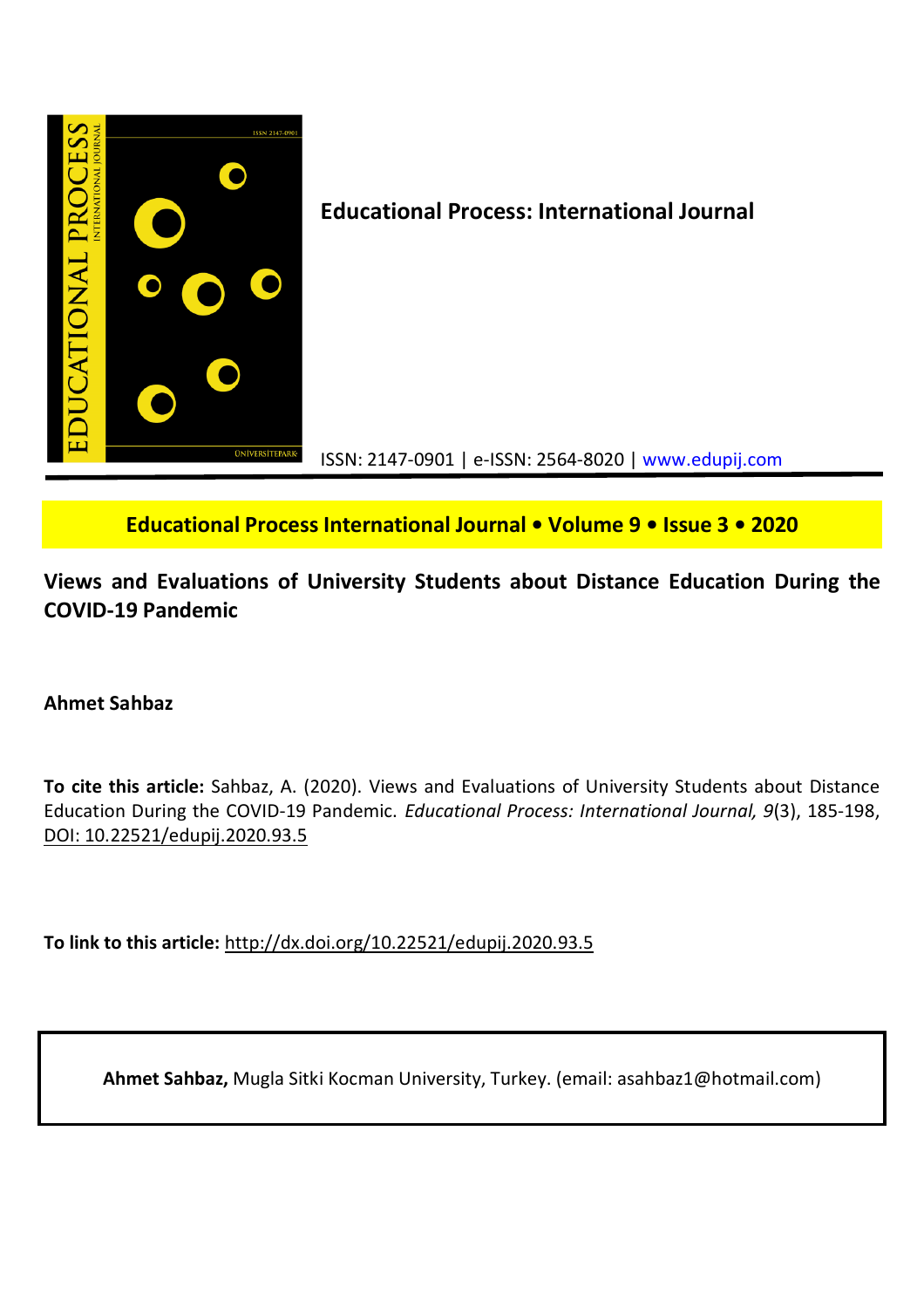# **Views and Evaluations of University Students about Distance Education During the COVID-19 Pandemic**

### AHMET SAHBAZ

### **Abstract**

In recent years, technological devices and the Internet have become an integral part of our lives, changing many of our habits and daily routines. This change became more rapid and intense during the early months of the COVID-19 pandemic when countries compulsorily locked down their populations in an attempt to impede or halt the spread of the novel coronavirus. In order to continue their education, students stayed at home and were required instead to study online using a computer or a mobile device such as a smartphone. According to UNESCO (n.d.), "more than 1.5 billion students are or have been affected by school and university closures during this period." As a result, distance education has become the "new normal" of the educational system. Prior to the pandemic, many studies had been conducted regarding the opinions and attitudes of university students toward distance education; however, publications on this subject since the beginning of the pandemic are still very new. Indeed, the current study aimed to reveal the views and evaluations of university students towards distance education since the beginning of the pandemic. This qualitative study was carried out at the Turcology Department of Tuzla University in the Bosnia Herzegovina Federation. A questionnaire comprised of 12 open-ended questions was used to collect the data, which was then analyzed using the conventional content analysis approach. From the results of the study, it can be concluded that almost 90% of the participants were against distance education, but firm supporters of face-to-face education.

**Keywords:** COVID-19, distance education, online education, face-to-face education, Turcology.

> $\sqrt{9}$  DOI: 10.22521/edupij.2020.93.5 ……………………………………………………………………………… EDUPIJ • ISSN 2147-0901 • e-ISSN 2564-8020 Copyright © 2020 by ÜNİVERSİTEPARK edupij.com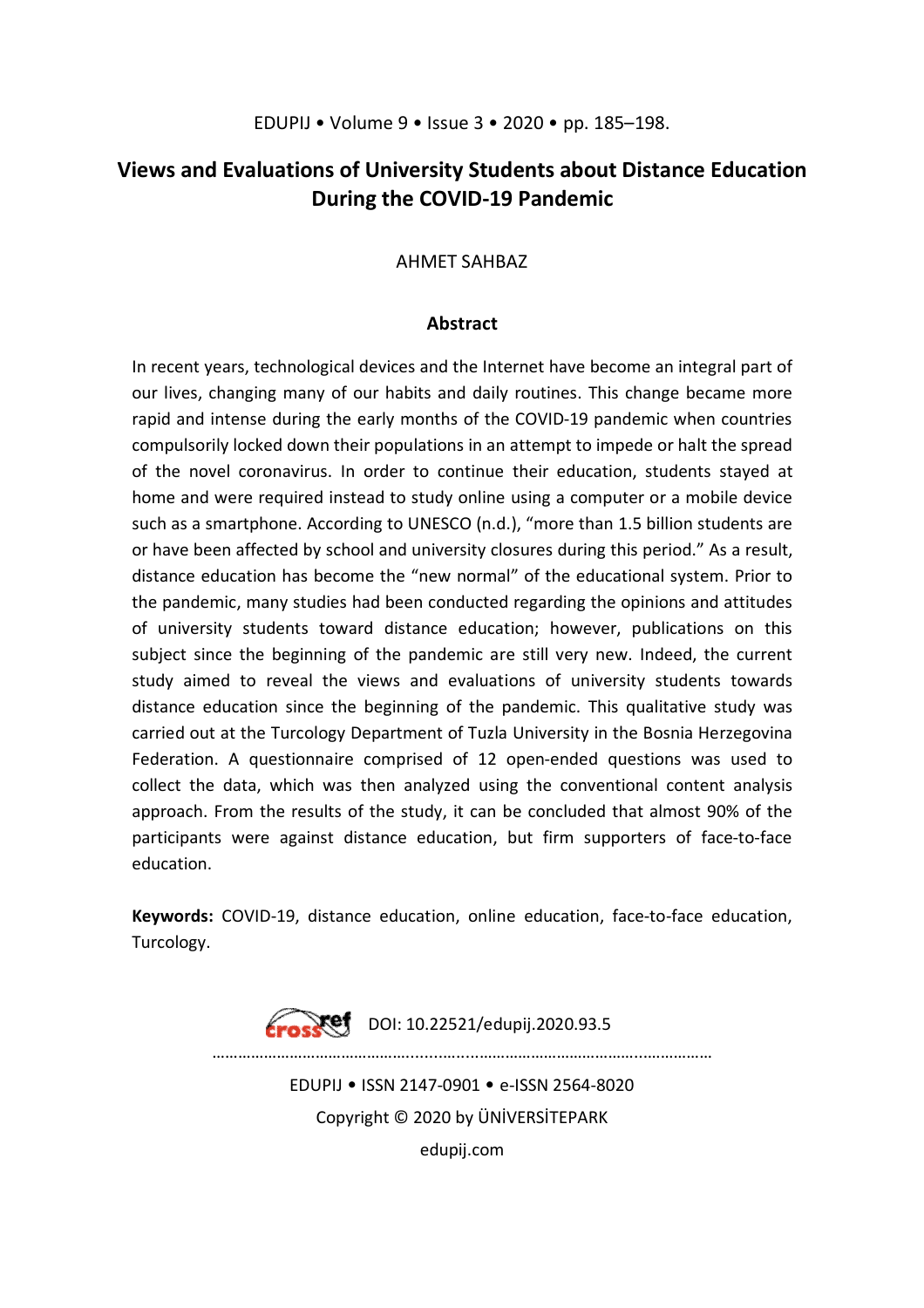### **Introduction**

Technology touches on multiple and diverse areas of life and, during the past two decades in particular, it has changed multiple aspects of human life. Today, for the most part, our shopping, communication and socialization styles and habits are unrecognizable from 20 years ago. As a result of technology, people are able to conduct much of their life online; and a significant change has also been seen in education. The terms *online education, online learning, e-learning, distance education* are used with increasing regularity in educational circles. As a result, many schools and universities had already launched distance education programs long before the COVID-19 pandemic took ahold.

The most unpleasant surprise of 2020 so far is without doubt the COVID-19 pandemic. The entire world was caught unawares and largely unprepared and is still facing difficulties in coping with the impact of the virus. The change in people's lifestyles and routines were felt more quickly and more intensely during the early weeks. At the beginning of the COVID-19 outbreak, many countries compulsorily placed their populations in some form of lockdown in order to protect them from the virus. With regards to education, virtually all schools and universities were closed worldwide. During this period, almost every student experienced distance education in some form. According to UNESCO (n.d.), "more than 1.5 billion students are or have been affected by school and university closures due to the pandemic" (n.p.). Prior to the pandemic, many studies had been conducted on distance education, in which face-to-face and distance education were generally compared in terms of students' perceptions, success and satisfaction. Recently, however, research studies on the effects of the pandemic on education have started to be published. The current study is one of the most recent, with its objective being to reveal the views and evaluations of university students regarding distance education since the start of the pandemic. Therefore, it is anticipated that the findings of the current study could assist other universities and higher education institutions with their educational planning.

### *Literature Review*

With the rapid development of technology and the Internet in recent years, distance education has become a crucial component of the education system. As a result of this development, distance learning has gained in popularity and is increasingly being used by educational institutions. For instance, Lytle (2011) indicated that "online education has become an integral part of many colleges and universities, with 65.6% of all chief academic officers reporting that online education is critical to the long-term strategy of an institution". Distance education, which has recently gained remarkable popularity, has been defined by researchers in many ways. For instance, Sampson (2003) defined distance learning as "a mode of delivery (independent learning at a distance through the means of self-study texts and non-contiguous communication)" (p. 104). For Curran (as cited in Glover and Lewis, 2012), "online education is a type of distance learning that generally refers to any course of study that is accomplished exclusively via the Internet". According to Ekmekçi (2015),

Distance education mainly serves learners who cannot attend face-to-face courses or programs for one reason or another. Learners remain in the home or office and follow the course, do the assignments, and interact with each other and the teacher via the Internet. (p. 391)

Many studies have been conducted to ascertain students' views and evaluations about distance education. Having scientific and reliable findings on distance education is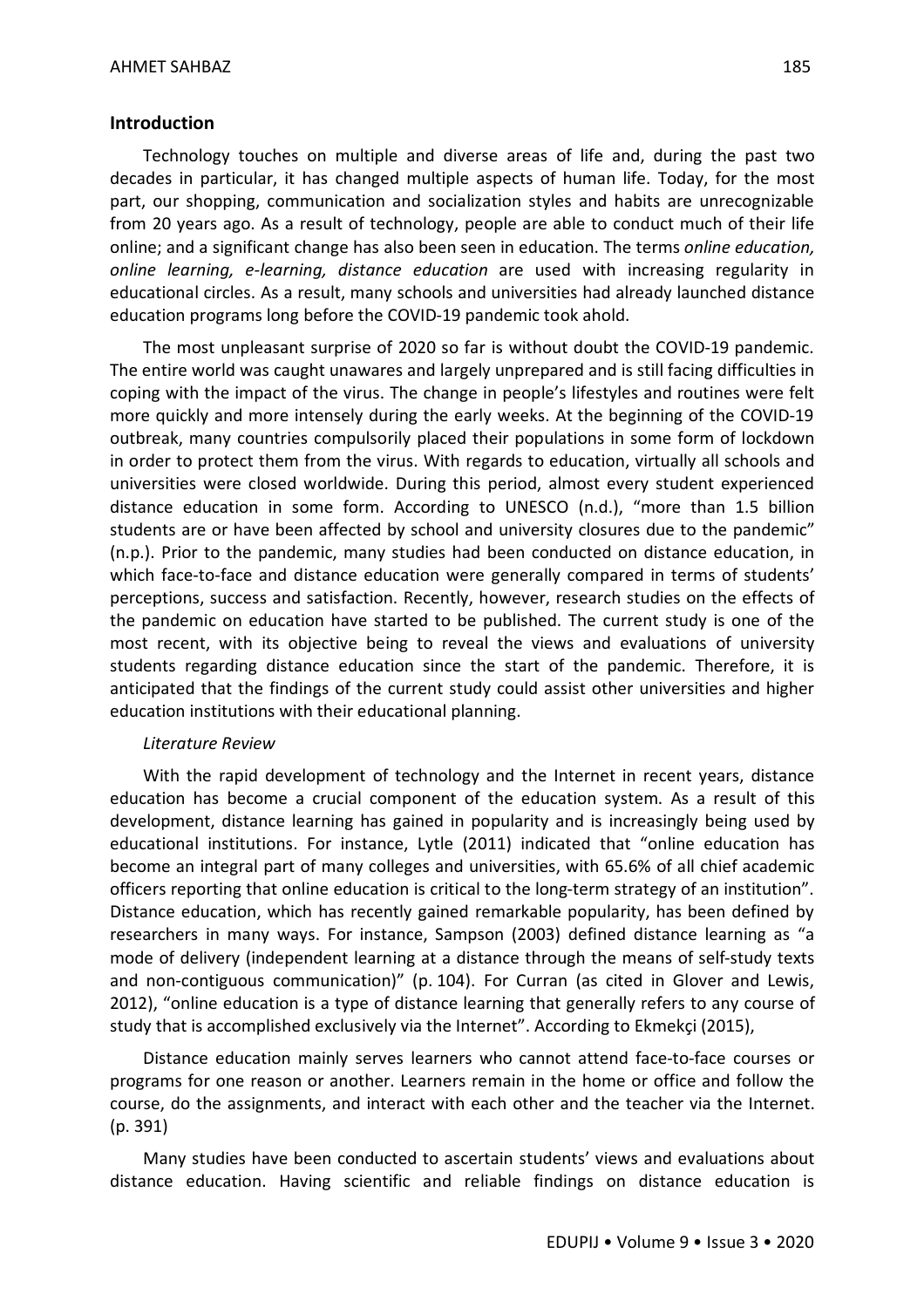important, as they will be beneficial for researchers wishing to study in this area. In this context, La Piana (2014, p. 9) considers that through the studying of students' perceptions of distance learning, instructors can better understand their students. Thus, instructors can help their students cope with any reservations towards the distance learning of a foreign language. The objective of Paechter et al.'s (2010, p. 228) study was to obtain a general view of students' expectations and experiences of e-learning. They found that with e-learning, the students' achievement goals and the instructor strongly contributed to learning achievements and course satisfaction. The findings of their study showed that teacher performance is crucial, not only in the traditional classroom but also in distance education. Oliver et al. (2012) examined the results of a survey conducted at the North Carolina Virtual Public School, which was completed by students in 2009. Their study compared the responses of 559 foreign language students with five other subject area groups, and revealed that the foreign language students had significantly lower perceptions of their online courses. The students mostly complained about limited interaction levels between teachers and students during online classes. One student asserted that "foreign language students are deprived of talking every day and listening to other classmates. Being able to answer and be in a social environment for Spanish is the best way to learn the language" (p. 276). Another student claimed that "languages are hard to learn without any direct faceto-face instruction time from the teacher" (p. 275).

In another study, Reeves (2008) sought to reveal the level of satisfaction of community college students for online and traditional classes. Reeves (2008, p: 2) found that students who had full-time jobs and did not attend on-campus classes were more positive about distance education when compared to other students who attended traditional classes on campus. Moreover, Reeves' study (2008, p. 2) revealed distance education students to be more motivated and willing to take other distance learning courses than other students. Reeves' study indicated that where students had experience in distance education, their attitude is more positive and their motivation higher.

Akimova et al. (2015, p. 348) found that distance learning resources enhanced students' academic performance and learning independence. Gündüz and İşman (2018) conducted a study to investigate the perception of pre-service teachers towards distance education according to different variables such as gender, department, class level, personal computer ownership, and their Internet connection. From their study, Gündüz and İşman (2018, p. 125) found no difference between students' perceptions of distance education based on gender, personal computer ownership, or Internet connection variables. However, there was a significant difference noted regarding the students' department and class level.

Through the application of both qualitative and quantitative methods, Ziyadah attempted to establish the attitude of female students towards online learning. The study's findings indicated that Saudi women working as faculty members, administrators, and graduate assistants in universities were mostly positive towards online education. In the qualitative part of the study, Ziyadah (2012) asked participants to compare distance education with traditional education. The comments of the participants differed, with some supporting distance education, whilst others supported traditional education. One participant asserted that, "distance education was very flexible in terms of time and place". However, another participant claimed that, "distance education is good but is not equal to traditional education because of the absence of communication between student and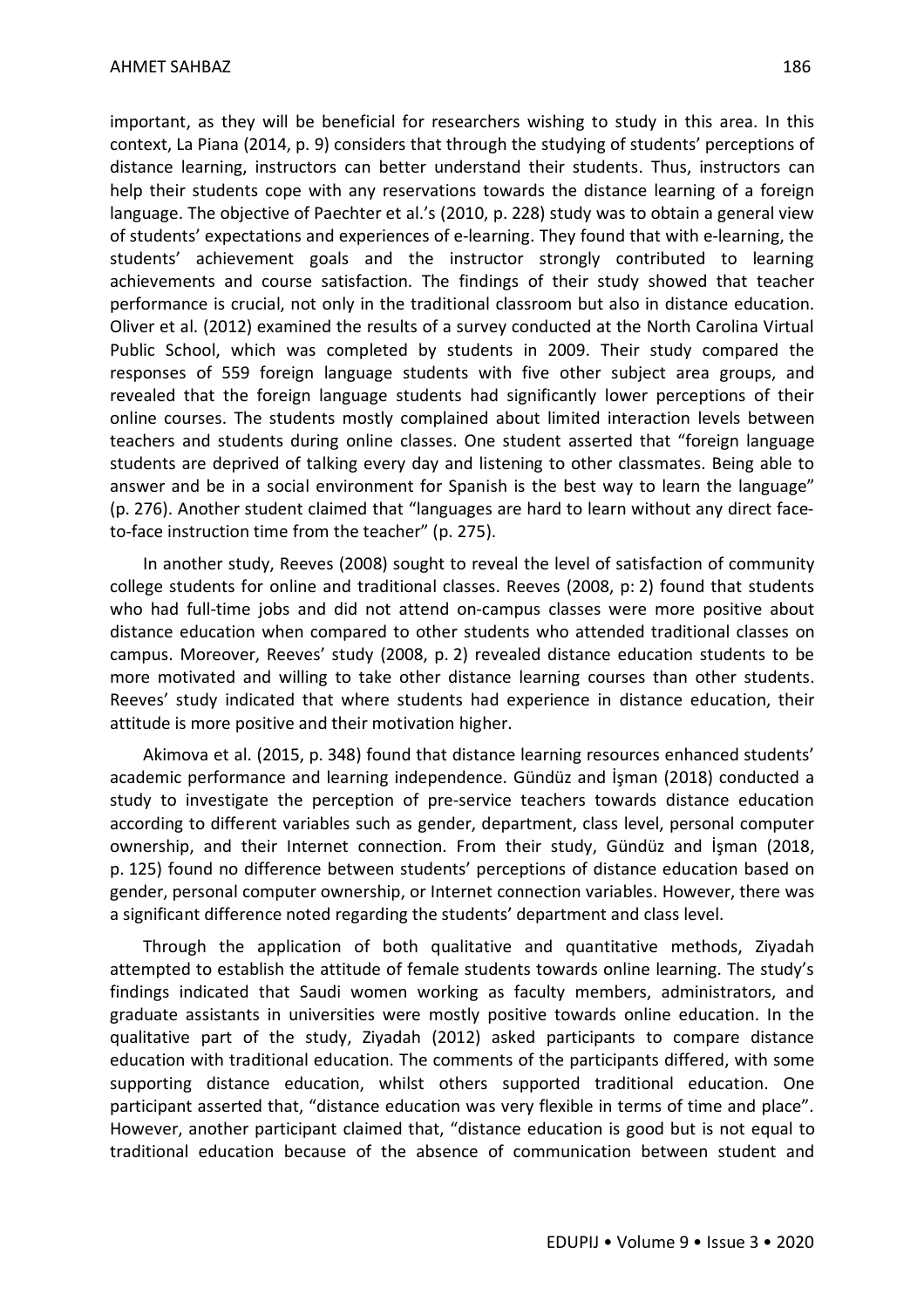teacher" (p. 136). Another student believed that both online and traditional classrooms provided a high standard of education, but that "distance saves time" (p. 136).

La Piana (2014, p. 73) conducted a quantitative study both to discover the attitudes of students toward online language learning and any differences in their readiness and satisfaction between online and face-to-face language classes. In the study's findings, La Piana (2014, p. 73) ascertained that students attending online or hybrid classes were more enthusiastic towards online education than those attending traditional classes. The study of Glover and Lewis (2012) explored the preferences of 152 college students on taking online courses versus traditional face-to-face. The results indicated that "students who have already taken a good number of online courses tend to prefer online courses and online courses are not deemed appropriate for all students or subject areas" (p. 1). In addition, the participants found online courses either more difficult or equivalent in terms of difficulty when compared to face-to-face courses. As can be seen, the findings of La Piana (2014), Reeves (2008), and Glover and Lewis (2012) are compatible with each other, and indicate that if students already have distance education experience, then they are more motivated and more ready for online or distance education.

However, all of the studies mentioned here were undertaken prior to the COVID-19 pandemic, but it is widely accepted that the pandemic has affected almost all aspects of daily life that have resulted in sweeping changes to daily routines, lifestyles and habits. Previously, the terms *distance* or *online learning/teaching* have been used to describe the kind of education in which students do not have to physically attend the school premises, but instead conduct their studies from elsewhere using a computer or other technological device. In a recent article by Bozkurt and Sharma (2020), this period has been referred to as "emergency remote teaching" rather than "online distance education." Moreover, Bozkurt and Sharma (2020) made this clear distinction between the two, stating that,

Online distance education involves more than simply uploading educational content. Instead, they say, it is a learning process that provides learners agency, responsibility, flexibility and choice. It is a complex process that requires careful planning, designing and the determination of aims to create an effective learning ecology. (p. 2)

With regards to emergency remote teaching, Bozkurt and Sharma (2020) note it as being a temporary answer that has been adopted in order to resolve the problems of unprepared and vulnerable education systems.

As an unwelcome and unexpected guest, COVID-19 has caused wide-reaching changes in almost every aspect of life during much of 2020. Its effect has inevitably been felt in the world of education too. Between March 15 and May 31, 2020, most students and teachers worldwide stayed at home and studied using whatever technological devices they had available (e.g. desktop, laptop, or tablet computers, or via their smartphones). The situation same was also true for the Turcology students of Tuzla University in Bosnia Herzegovina Federation. Although many studies were conducted on the views and evaluations of students regarding distance education prior to the COVID-19 pandemic, the current study represents one of the first studies to examine the views and evaluations of university students on the subject of distance education during the COVID-19 pandemic.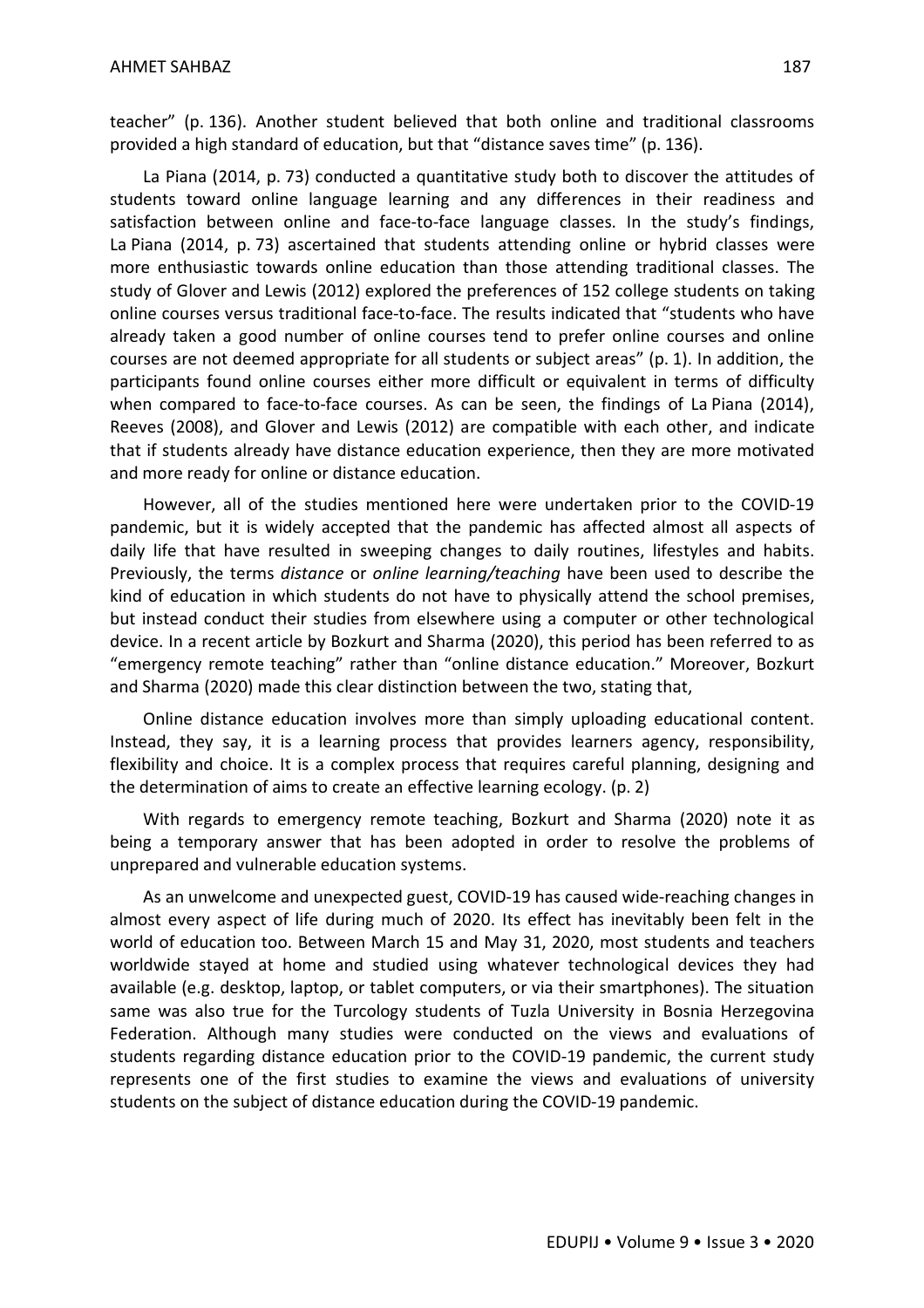#### **Methodology**

The current study is formed as a qualitative piece of research, with the objective being to learn the views and evaluations of Turcology students concerning distance education during the time of the COVID-19 pandemic. In order to collect the data, a questionnaire was applied that comprised of 12 open-ended questions, some of which were inspired by Gündüz's (2013) Distance Education Perception Scale. The convenience sampling method was employed as the researcher was also the participants' teacher and was therefore able to contact them directly.

Prior to the study, it was anticipated that the students would be more interested in distance education and that their attitude towards distance education would be positive. This was based on the assumption that this generation of students had mostly been born into a technological world, and they were therefore more competent at and interested in the use of computer-based technology.

A total of 45 students were studying at Tuzla University's Turcology department. The aim of the current study was to include all of the students in the department. In accordance with this objective, the 12 open-ended question instrument was emailed to all 45 of the students. Each student was then contacted personally by the researcher to inform them about the content of the study, and they were advised that participation in the study was not compulsory. The students were then given 1 week in which to consider the questions. Then, the researcher called each student to ask if they had experienced any problems with the questionnaire, and if so, they were invited to call the researcher at any time. At the end of this process, a total of 40 students had voluntarily responded to the questionnaire. The number of participants according to their grade was as follows: nine participants were studying in the first grade; eight were second grade; 10 were third grade, and 13 of the participants were fourth-grade students. The respondents' ages ranged from 20 to 24 years old, and 37 of the participants are female whilst three are male. The reason attributed to the low number of male students was that the Turkish language and literature department was predominantly preferred by female students at enrollment. The participant students mostly lived in the neighboring towns and villages of Tuzla, and made the daily commute to the university by bus.

The spring semester commenced on February 17, 2020, but the university closed due to COVID-19 just 4 weeks later, with distance education offered as from March 16, 2020. This situation lasted until May 29, 2020, during which period the Zoom application was used to conduct lessons online. The data collection process occurred during the summer of 2020. The Ethics Committee Approval for the current study was granted on July 1, 2020, numbered 02/5-2825-1.15/20.

The conventional content analysis approach was used in order to analyze the collected data. To begin with, the participants' responses for each question were read through one at a time. Then, their responses were reread and analyzed more deeply. At the end of the detailed analysis, repeated and similar responses were identified and were condensed into words and phrases. Finally these condensed words and phrases were ranked in tables from the most to the least frequent.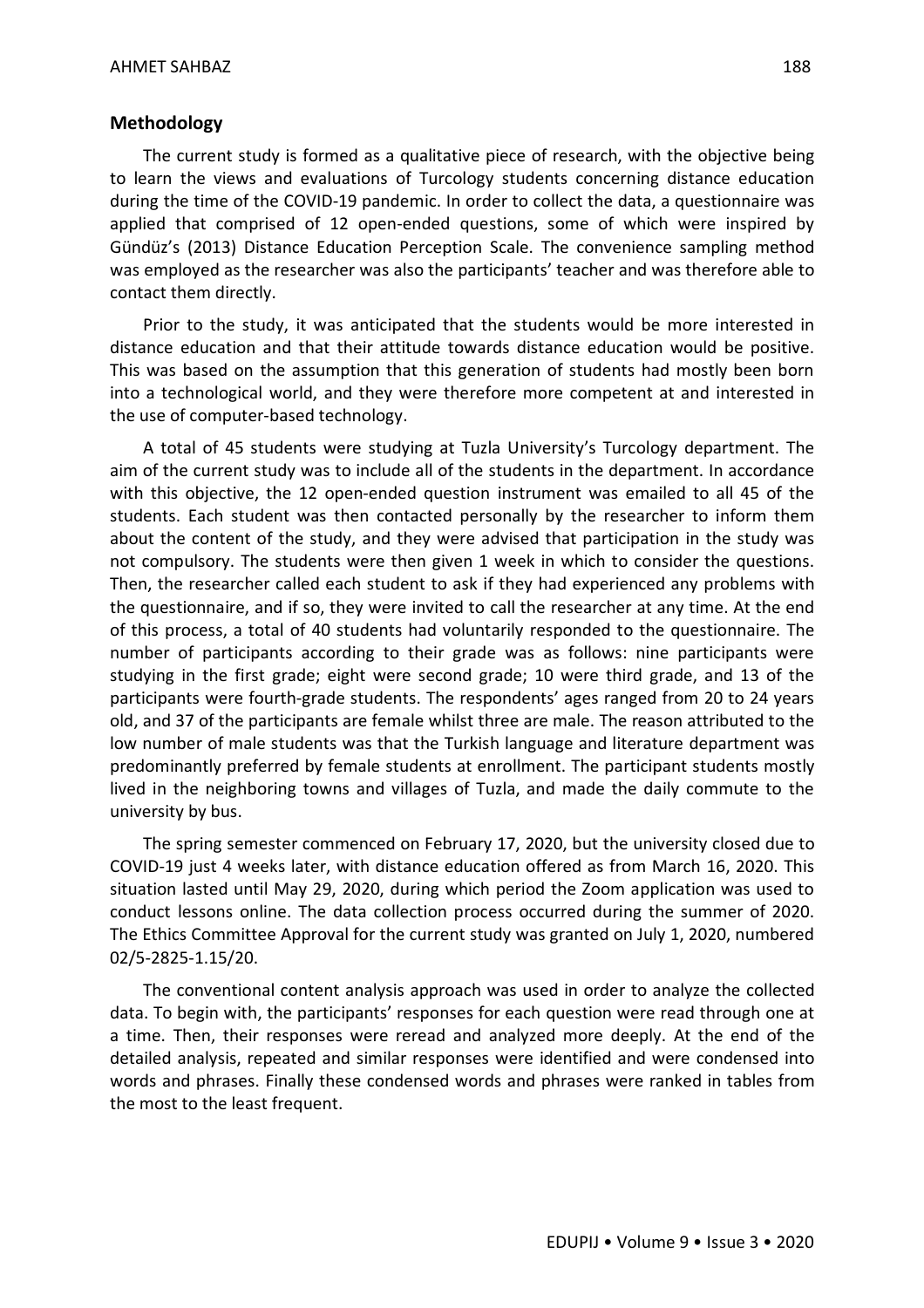## **Results**

The study's participants were asked a set of 12 open-ended questions. Their responses are presented in this section with one table reporting the results of each question. The tables are arranged in descending order according to the students' grade, with the most frequent answer at the top and the least frequent at the bottom of the table.

| Answer                                        | 1st | 2nd | 3rd | 4th | Total |
|-----------------------------------------------|-----|-----|-----|-----|-------|
| Enables comfortable language studying at home |     |     | 4   | 5   | 17    |
| Saves time                                    | 5   |     | 5.  | 3   | 14    |
| No obligation to travel to school by bus      |     | 2   |     |     | 6     |
| No obligation to get up early                 |     |     |     | 2   | 5     |
| Saves money                                   |     | 2   |     |     | 4     |
| <b>Enables flexibility</b>                    |     |     |     | 3   | 4     |
| Enables quick access to information           |     |     |     |     |       |
| Enjoyable                                     |     |     |     |     |       |
| Enables better learning opportunity           |     |     |     |     |       |

The greatest advantage of distance education for students is their being able to study in the comfort of their own home. Moreover, the students considered that distance education *saves time* and *saves money* and that they have *no obligation to get up early* and *no obligation to travel to school by bus*. When the student grades are compared, the only significant difference can be seen between the first and second items, with *enables comfortable language studying at home* considered less significant forfirst-grade students as for the other grades. However, the *saves time* advantage seems to be more important for first-grade students. In contrast, the second-grade students found the *enables comfortable language studying at home* advantage to be the most important, and the *saves time*  advantage less significant for them as for the first-graders.

**Table 2.** What are the disadvantages of distance education?

| Answer                                                        | 1st | 2nd | 3rd | 4th | Total |
|---------------------------------------------------------------|-----|-----|-----|-----|-------|
| Having too much homework                                      |     | 3   |     | 6   | 13    |
| Spending long hours in front of a computer                    |     |     |     | 6   | 12    |
| Not being able to learn some subjects due to lack of face-to- | 1   | 2   | 6   |     | 10    |
| face interaction with teachers                                |     |     |     |     |       |
| Weak Internet connection                                      |     | 3   | 2   | 3   | q     |
| Not being able to see friends                                 |     |     |     |     | 4     |
| Weak motivation                                               |     |     |     |     | 4     |
| Stressful                                                     |     |     |     |     |       |

The top four items of Table 2 were seen by the students as the most outstanding disadvantages of distance education. When compared, *having too much homework* and *spending long hours in front of a computer* seem were seen as the most problematic, especially for the fourth-grade students. During distance education, nearly every student complained about having too much homework, and constantly said that they were "tired of doing homework." The perceived disadvantage of *not being able to learn some subjects due to lack of face-to-face interaction with teachers* was seen as the most significant for thirdgraders. Also, a *weak Internet connection* was seen as another notable disadvantage of distance education. When taking online classes, a *weak Internet connection* could negatively affect the flow of the lesson, or even result in a synchronous lesson not being able to be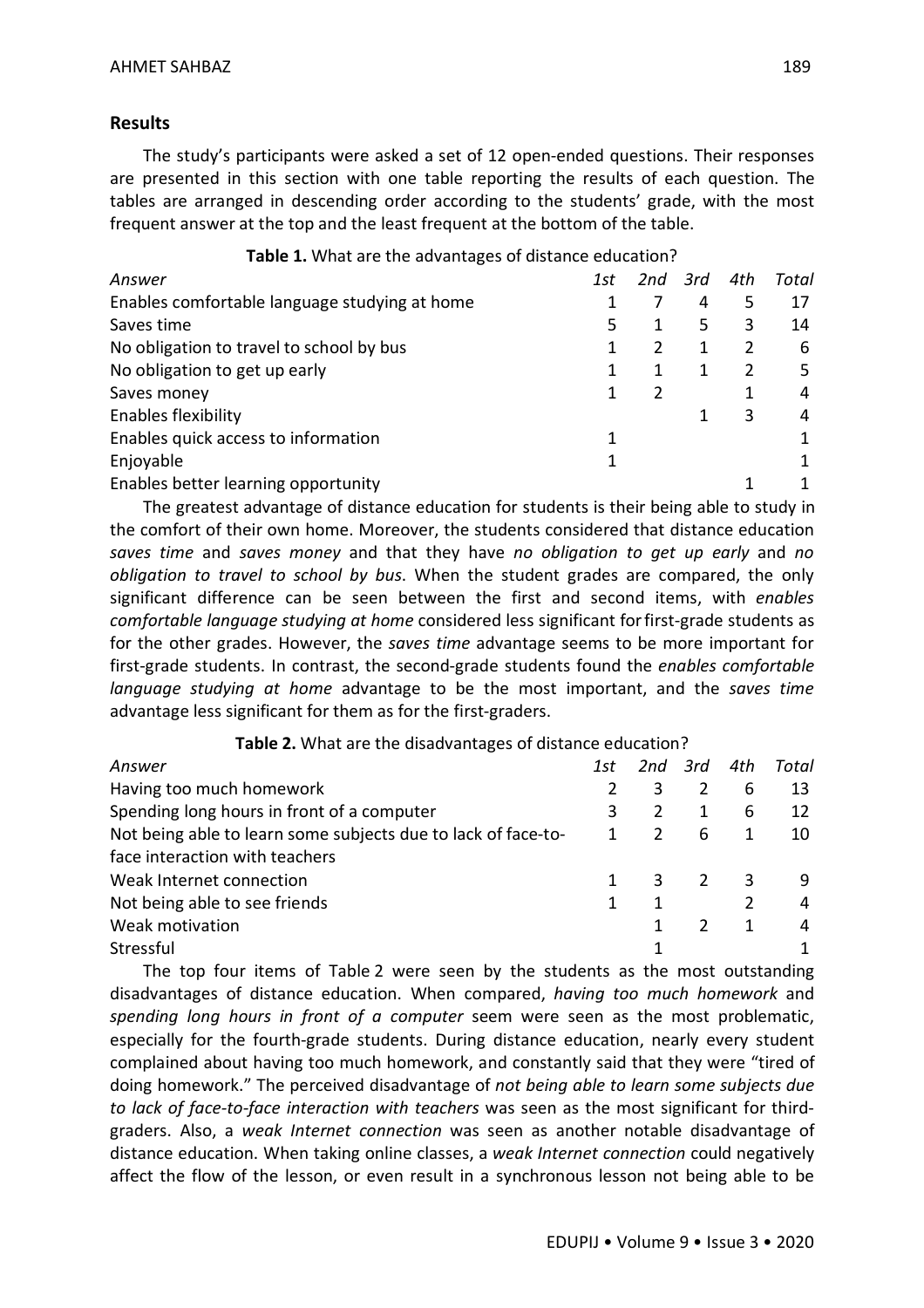joined at all. Sometimes, students experienced problems hearing the lecturer and/or their classmates. In order to have more efficient classes, a fast and reliable Internet connection is therefore an essential requirement for online education.

| Answer                                                  | 1st |    | 2nd 3rd | 4th | Total |
|---------------------------------------------------------|-----|----|---------|-----|-------|
| Enables better learning environment                     |     | 6. |         | 4   | 20.   |
| Enables face-to-face interaction and communication with |     | 4  | 6       | - 6 | -19   |
| teachers and friends                                    |     |    |         |     |       |
| Less homework                                           |     |    |         |     |       |
| More motivating                                         |     | 1. |         |     |       |
| More effective                                          |     |    |         |     |       |
|                                                         |     |    |         |     |       |

**Table 3.** What are the advantages of face-to-face education?

Nearly all of the students considered that face-to-face education facilitates a better learning environment though live interaction and communication with both their teachers and their classmates. When taking online classes, the students repeatedly reported missing the university campus environment, and that they were looking forward to the return of face-to-face classes as soon as possible. These findings show that face-to-face interaction was considered by the participant students to be vital to receiving a better education experience. One first-grade student commented that, "we realized the advantages of faceto-face education better after we experienced distance education. Distance education spoiled our routines and we are distant from our classmates and teachers."

**Table 4.** What are the disadvantages of face-to-face education?

| Answer                                   | 1st |         |  | 2nd 3rd 4th Total |
|------------------------------------------|-----|---------|--|-------------------|
| Obligation to travel to school every day |     | 1 5 1 6 |  | -13-              |
| Getting up for early classes             |     |         |  | 6                 |
| Meeting people disturbs us               |     |         |  |                   |

As previously mentioned, nearly 90% of the participant students live within the neighboring towns and villages, rather than in Tuzla itself, and therefore need to get up very early each day and commute by bus to the campus. As can be seen in Table 4, *obligation to commute to school every day* and *getting up for early classes* are considered to be the biggest disadvantages of face-to-face education. When compared, the advantages of faceto-face education double the disadvantages of distance education. It can be concluded, therefore, that the participant students were mostly in favor of face-to-face education, even though that required them to commute each day to attend on-campus lectures.

**Table 5.** Do you find Turkish classes more effective with distance or face-to-face education? Why?

| Answer                                                       | 1st | $2nd$ $3rd$ |   | 4th | Total |
|--------------------------------------------------------------|-----|-------------|---|-----|-------|
| Face-to-face, because I understand and learn better          | 3   | 6           | 9 | 6   | 24    |
| Face-to-face, because there is direct interaction and        |     |             |   | 5   | 8     |
| communication                                                |     |             |   |     |       |
| Face-to-face, because I have higher motivation               |     |             |   |     | 3     |
| Face-to-face, because I do not experience technical problems |     |             |   |     |       |
| Face-to-face, because it is more fun                         |     |             |   |     |       |
| Distance education, because I can do anything via email      |     |             |   |     |       |
| Distance education, because I do not lose time traveling to  |     |             |   |     |       |
| school                                                       |     |             |   |     |       |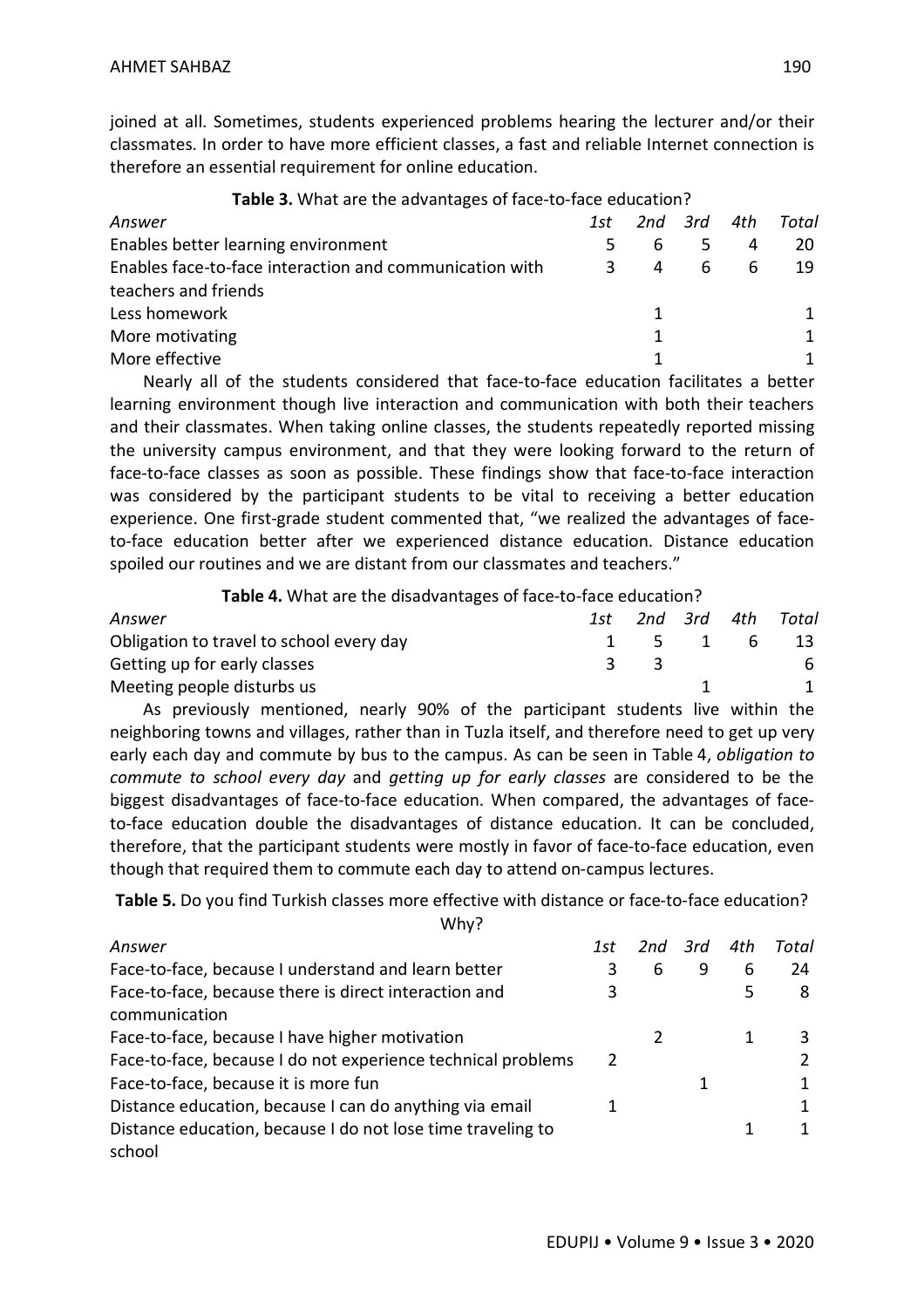Most of the students found face-to-face education more effective than distance education since they believed that they were able to learn better, and that they were afforded the opportunity to interact and communicate directly with their teachers and friends. There were only two students who reported finding distance education to be the more effective medium. The most popular response overall, *face-to-face, because I understand and learn better,* was overwhelmingly the most significant for the third-grade students when compared to the other grades. For the second item, *face-to-face, because there is direct interaction and communication*, both the first-grade and fourth-grader students appear to care more about direct interaction and communication than the other students. Generally, it can be concluded from these findings that the participant students are not sufficiently mature in academic terms to receive distance education yet.

**Table 6.** If there were a distance education option for your department, would you prefer it?

| Why?                                                     |     |         |     |       |
|----------------------------------------------------------|-----|---------|-----|-------|
| Answer                                                   | 1st | 2nd 3rd | 4th | Total |
| No, because face-to-face lessons are more motivating and | 6   |         | -6  | -26   |
| instructive                                              |     |         |     |       |
| No, because I feel better at university                  |     |         |     |       |
| No, because there is too much homework                   |     |         | 3   | 4     |
| No, because there is always a problem                    |     |         |     |       |
| Yes, because it is easier                                |     |         |     | 3     |
| Yes, because it is high time                             |     |         |     |       |

Even if there were a distance education option for their department, most of the participant students stated that they would not prefer it. They consider that they are more motivated and learn better with face-to-face education. One third-grade student stated, "I would not prefer a distance education option for my department because we have too much homework and I do not like sitting in front of the computer for many hours." Just five students out of 40 preferred the distance education option. No remarkable difference was found between the students' grades in terms of the reasons stated.

**Table 7.** Will you teach Turkish language classes online when you become a teacher? Why?

| Answer                                                      | 1st | 2nd | 3rd | 4th | Total |
|-------------------------------------------------------------|-----|-----|-----|-----|-------|
| No, because students will not learn well                    | 5   | 6   | 5   |     | 23    |
| No, but I will share materials                              |     |     | 3   |     | 3     |
| No, because students will not be motivated                  |     |     |     | 1   | 3     |
| No, because I would like to have face-to-face interaction   |     |     |     | 1   |       |
| No, because I can only make language teaching fun face-to-  |     |     |     |     |       |
| face                                                        |     |     |     |     |       |
| No, because students can turn off the camera and pretend to |     |     |     |     |       |
| follow the lesson                                           |     |     |     |     |       |
| Yes, if the students want                                   | 1   |     |     |     | 3     |
| Yes, if the weather is bad                                  |     |     |     |     |       |
| Yes, because it is easier                                   |     |     |     |     |       |

As seen in the first item of Table 7, participants stated that they were predominantly unwilling to teach Turkish language classes themselves online since they mostly believed that their students would not be able to learn the Turkish language very well that way. One student from the fourth grade stated that, "I would not teach Turkish online because some students can cheat. They can turn off the camera and pretend as if they are still listening to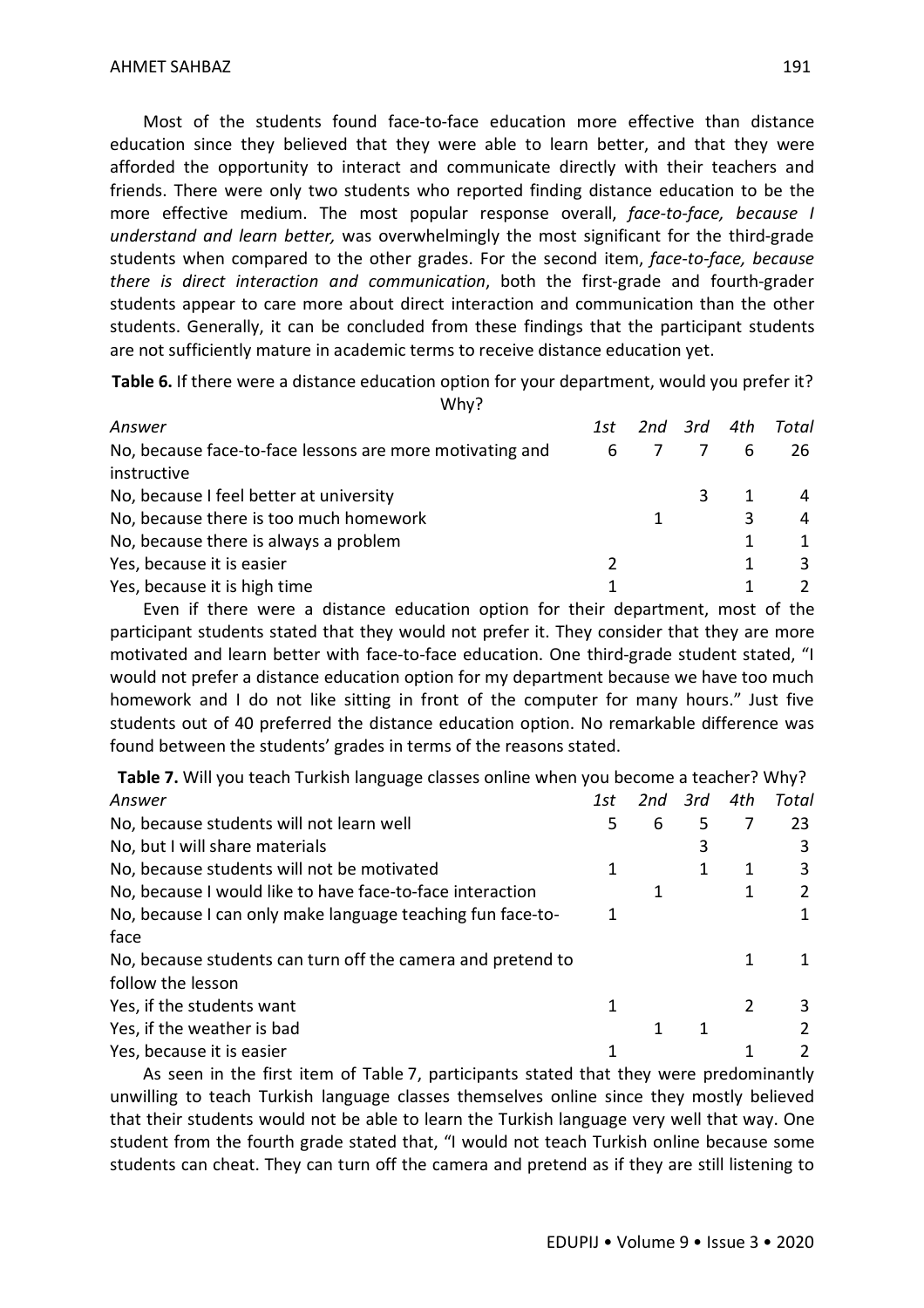me." A few of the participants stated that they would teach Turkish online depending on certain conditions. The striking point here was that the third-grade students were unwilling to teach online, but that they would share materials, which differed from the responses given by the other grades.

| Table 8. Is face-to-face interaction necessary to teach the Turkish language well? Why? |     |             |   |     |       |
|-----------------------------------------------------------------------------------------|-----|-------------|---|-----|-------|
| Answer                                                                                  | 1st | $2nd$ $3rd$ |   | 4th | Total |
| Yes, because language is learned better this way                                        |     |             | 6 | 5.  | 16    |
| Yes, because some subjects are understood better this way                               | 3   | 2           | 2 | 3   | 10    |
| Yes, because it is more fun                                                             |     |             |   | 2   | 4     |
| Yes, because grammar is learned better this way                                         |     |             |   |     |       |
| No.                                                                                     |     |             |   | 3   | 4     |
| No, because I myself learned a foreign language online                                  |     |             |   |     |       |
| No, because we have the chance to practice online                                       |     |             |   |     |       |
| It is necessary for some lessons, but not all                                           |     |             |   |     |       |

Most of the participants consider that face-to-face interaction is necessary in order to teach Turkish language classes well, as they mostly stated that languages are learned better that way. The third-grade and fourth-grade students in particular considered that languages are learned better when face-to-face interaction is included. Just a few of the respondents found face-to-face interaction to be unnecessary, and two supported their opinion from their own personal experience. These findings again show that the participants strongly support face-to-face rather than distance education.

**Table 9.** Will face-to-face language education be replaced by distance language education in the coming years? Why?

| Answer                                                    |   |                             |                                        | 1st 2nd 3rd 4th Total |
|-----------------------------------------------------------|---|-----------------------------|----------------------------------------|-----------------------|
| Yes, because technology develops every year               |   |                             |                                        | 6 3 6 6 21            |
| No, because face-to-face language learning is better      |   | $2 \quad 5 \quad 3 \quad 4$ |                                        | -14                   |
| I hope that will not happen because I am not ready for it | 1 |                             | $\begin{array}{ccc} 1 & 3 \end{array}$ | - 5.                  |

The responses to the previous questions have shown that the participants mostly favor face-to-face over distance education. However, this finding is surprising when the participants stated that they believed that face-to-face education would be replaced in the future by distance education. This shows that even if the participants are mainly against distance education, around half of them believe that it will happen sooner or later.

**Table 10.** Is your motivation higher with distance or face-to-face education? Why?

| Answer                                                         | 1st | 2nd 3rd | 4th | Total |
|----------------------------------------------------------------|-----|---------|-----|-------|
| It is higher in face-to-face education because I feel a lot    | 5   |         | 6   | 17    |
| better when I am with my friends and teachers                  |     |         |     |       |
| It is higher in face-to-face education because I learn better  |     |         | 5.  | 17    |
| It is higher in face-to-face education because using           |     |         |     | 3     |
| computers can be unhealthy                                     |     |         |     |       |
| It is higher in distance education because it is better        |     |         |     |       |
| It is higher in distance education because I do not have to    |     |         | 1   | 1     |
| travel to school every day                                     |     |         |     |       |
| It is higher in distance education because it is more flexible |     |         |     |       |

Motivation can be counted as one of the key factors in learning a foreign language, because it is believed that the higher the learner's motivation, the better they will learn. As can be seen from Table 10, most of the participant students were more motivated from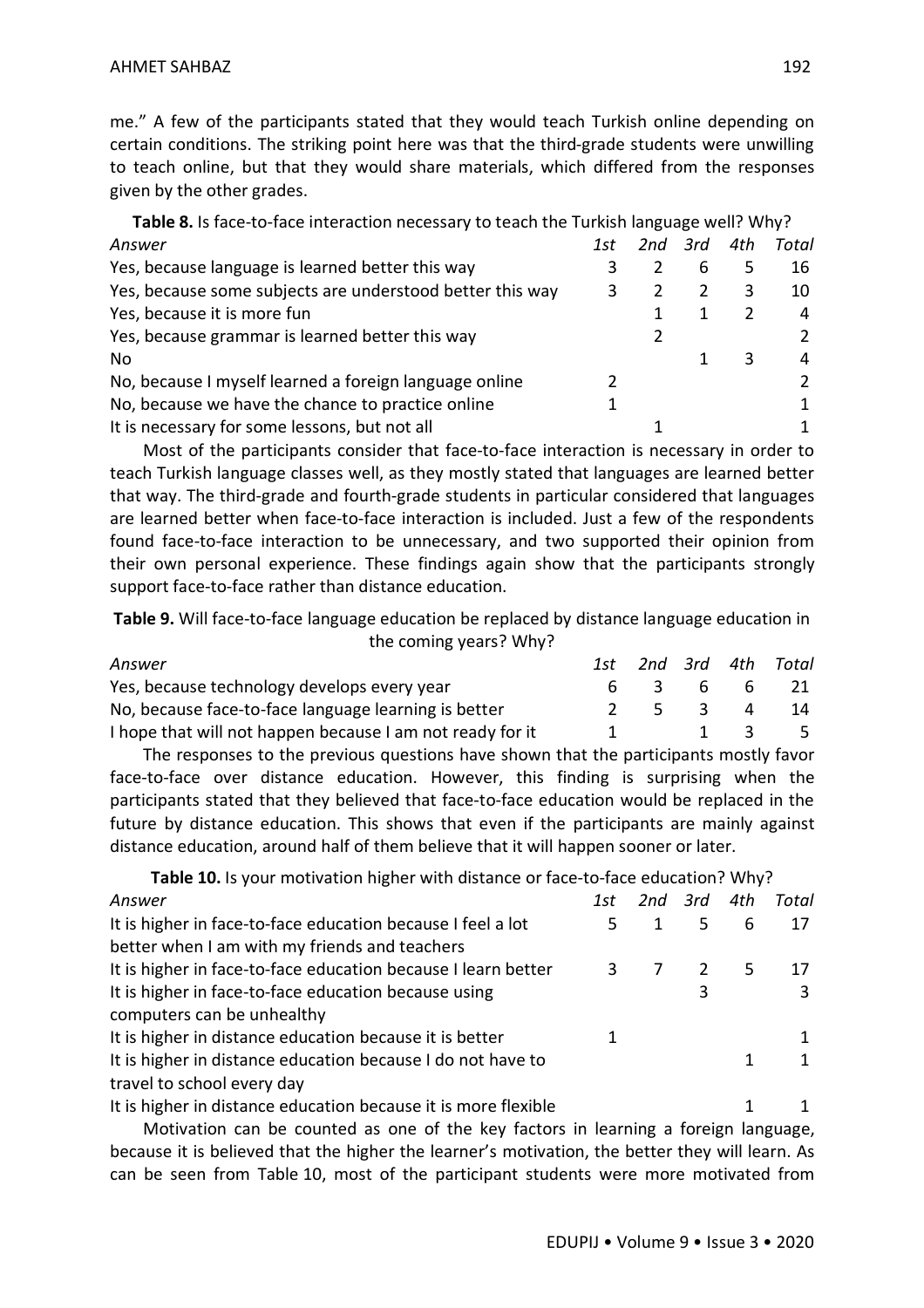face-to-face education because they feel that they learn better that way. Just a few of the students reported feeling more motivated through distance education, but for different reasons. The outstanding point here was that the number of responses was notably higher for the second-grade students for the second option, *it is higher in face-to-face education because I learn better*. For the other items, there was no notable difference between the students' grades in terms of the reasons they provided.

#### **Table 11.** Are Turkish language lessons more entertaining with face-to-face or distance education? Why?

| Answer                                                       | 1st |   | 2nd 3rd 4th |   | Total |
|--------------------------------------------------------------|-----|---|-------------|---|-------|
| Face-to-face education is more entertaining because there is | - 6 | 8 | 8           |   | 31    |
| live interaction with the teacher and with classmates        |     |   |             |   |       |
| Face-to-face education is more entertaining because I always |     |   |             |   |       |
| experience technical problems in distance learning           |     |   |             |   |       |
| Both of them are entertaining                                |     |   |             | 3 |       |
| Distance education is more entertaining                      |     |   |             |   |       |
| It depends on the teacher                                    |     |   |             |   |       |

As with motivation, making language learning enjoyable for the student is another crucial factor in language teaching, as a humorous learning atmosphere can reduce the stress of learners. As can be seen from Table 11, the participant students mostly found faceto-face education to be more entertaining than distance education due to the element of live interaction with both their teacher and their classmates. The noteworthy points here are that the second-grade and third-grade students all found face-to-face education to be more entertaining than distance education.

| Table 12. Is it possible to teach Turkish language only via distance education? Why? |     |             |   |              |       |
|--------------------------------------------------------------------------------------|-----|-------------|---|--------------|-------|
| Answer                                                                               | 1st | $2nd$ $3rd$ |   | 4th          | Total |
| No, because face-to-face interaction and communication is                            |     | 3           | q | 8            | 21    |
| necessary with teachers to learn the language well                                   |     |             |   |              |       |
| No, because it is very difficult and tiring                                          |     |             |   |              |       |
| Some subjects can be taught, but not all                                             |     | 4           |   | $\mathbf{1}$ |       |
| Yes, if the students study hard                                                      | 5   |             |   |              | 6     |
| I don't know                                                                         |     |             |   |              | 3     |
| Yes                                                                                  |     |             |   |              |       |

According to most of the students in the second, third, and fourth grades, the Turkish language cannot be taught solely through distance education; considering that face-to-face interaction is a necessary part of learning the language well. The surprising result here is that more than half of the first-graders believed that the Turkish language could be taught via distance education if the student was prepared to study hard. Some of the students, and especially those from the second grade, thought that some subjects could be taught using distance education, but that others could not.

### **Discussion**

Prior to the pandemic, numerous studies were conducted on the perceptions and attitudes of students towards distance education. When these studies are reviewed, it can be seen that there is no consensus reached on the merits or shortcomings of distance education. In some research, the attitudes of the students have been mostly found to be positive towards distance education, whilst in others less so. However, this is considered normal because these various studies were conducted in different parts of the world and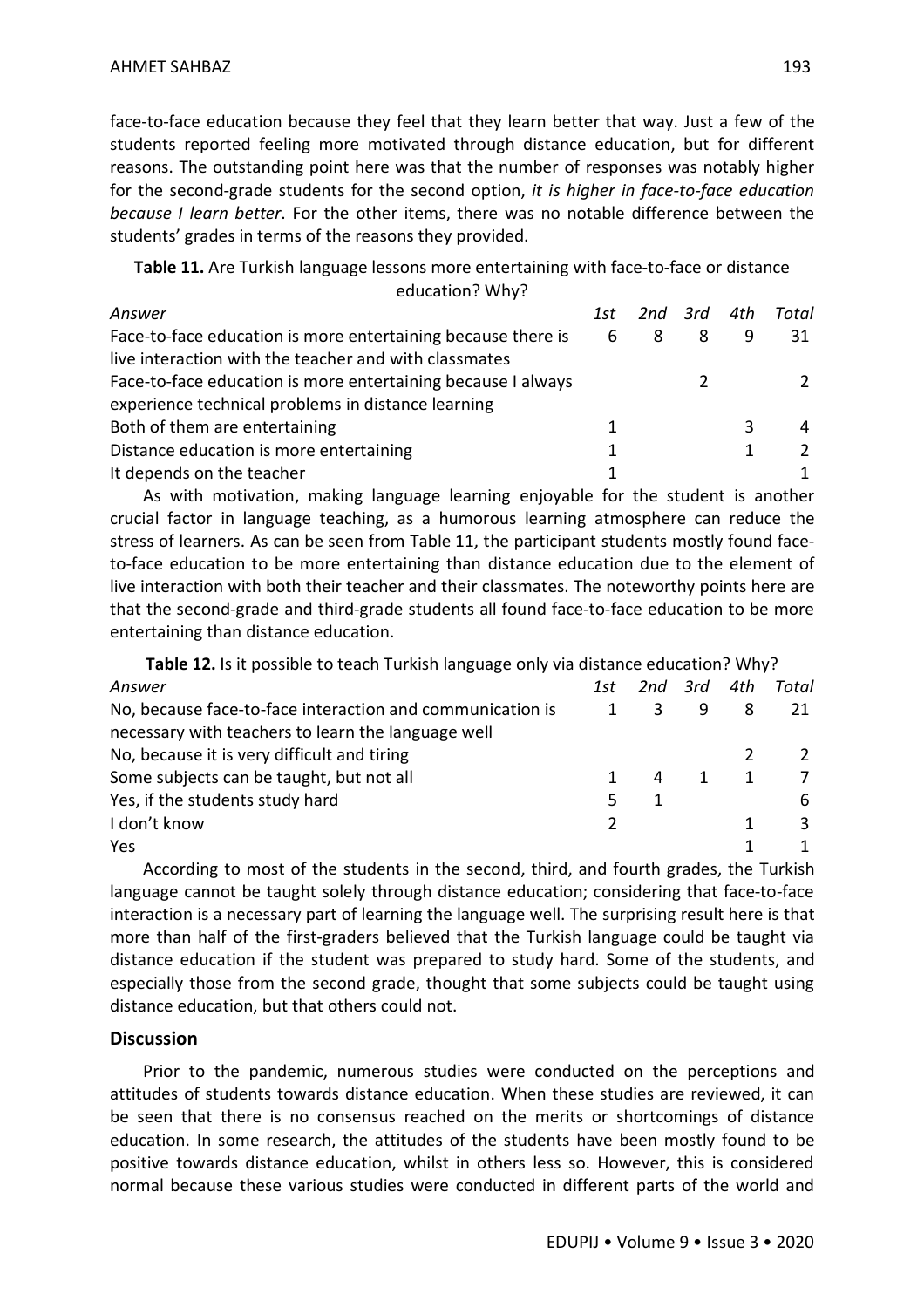under different conditions. Some countries are able to provide advanced technological solutions along with reliable broadband Internet connectivity, whilst many others cannot. Furthermore, in some countries, both the teachers and students have considerably more distance education experience than in others. These, together with many others, are the determining factors that shape the attitudes of students towards distance education.

Due to the COVID-19 pandemic, schools and universities were rapidly forced to close all face-to-face campus classes, and distance education was increasingly seen as the "new normal" of the worldwide educational system. Educational institutions have prepared various guidelines and roadmaps to be implemented during this period in order to overcome the difficulties of this new normal. However, they have faced many challenges in their attempts to maintain a healthy educational process for both students and their instructors. Institutions have looked at various solutions to overcome these difficulties. Chick et al. (2020) stated that, "This unprecedented circumstance will change the way we educate our residents for at least the coming months, if not longer. This will require innovation and cooperation on the part of surgical residency programs" (p. 732). In another study, Flores and Gago (2020) tried to identify national, institutional, and pedagogical responses as a result of the pandemic's closure of Portuguese schools and universities in March 2020. According to Flores and Gago (2020, p. 2), one of the challenges faced during this period was inequalities in the access to the required technological infrastructure and equipment, as well as in ensuring that adequate standards of online teaching were available to all children and young learners.

As for the current study, the difficulties that the participant students mostly faced were linked to motivation. An overview of the current study's results are as follows:

First, it should be noted that 90% of the participants were reportedly against distance education for the teaching and learning of the Turkish language (see Tables 1 to 12). The students were shown to be firm supporters of face-to-face education, due mostly because they believed that they learned, understood, and were better motivated within a traditional face-to-face classroom learning environment. Similar results were also obtained by Adnan and Anwar (2020), who stated that, "Apart from technical and monetary issues students also reported a few other difficulties like the lack of interaction with the instructor, response time and absence of traditional classroom socialization" (p. 49). However, contrary to these findings, Nachimutu (2020) found that "student teachers of both genders have accepted the online learning method with an open heart without significant differences" (p. 8748). The objective of a study by Khalil et al. (2020) was to explore undergraduate medical students' attitudes towards the effectiveness of synchronous online learning. The researchers concluded that despite some challenges such as technical issues, individual behavioral characteristics, institutional methodology-based barriers, and the absence of non-verbal clues, the synchronous online learning model was well-received by medical students. These findings indicate that there is no agreement, positive or negative, in the literature regarding the attitudes of students towards online learning during the time of the COVID-19 pandemic. However, as previously stated, the results were also similar prior to the pandemic.

For the participants in the current study, the most notable merits of distance education were seen by the students as being able to study from the comfort of their own home, having no obligation to get up early, or similarly no obligation to commute each day to attend on-campus lectures. Additionally, the students considered that distance education saved both time and money. The findings of the current study share certain similarities with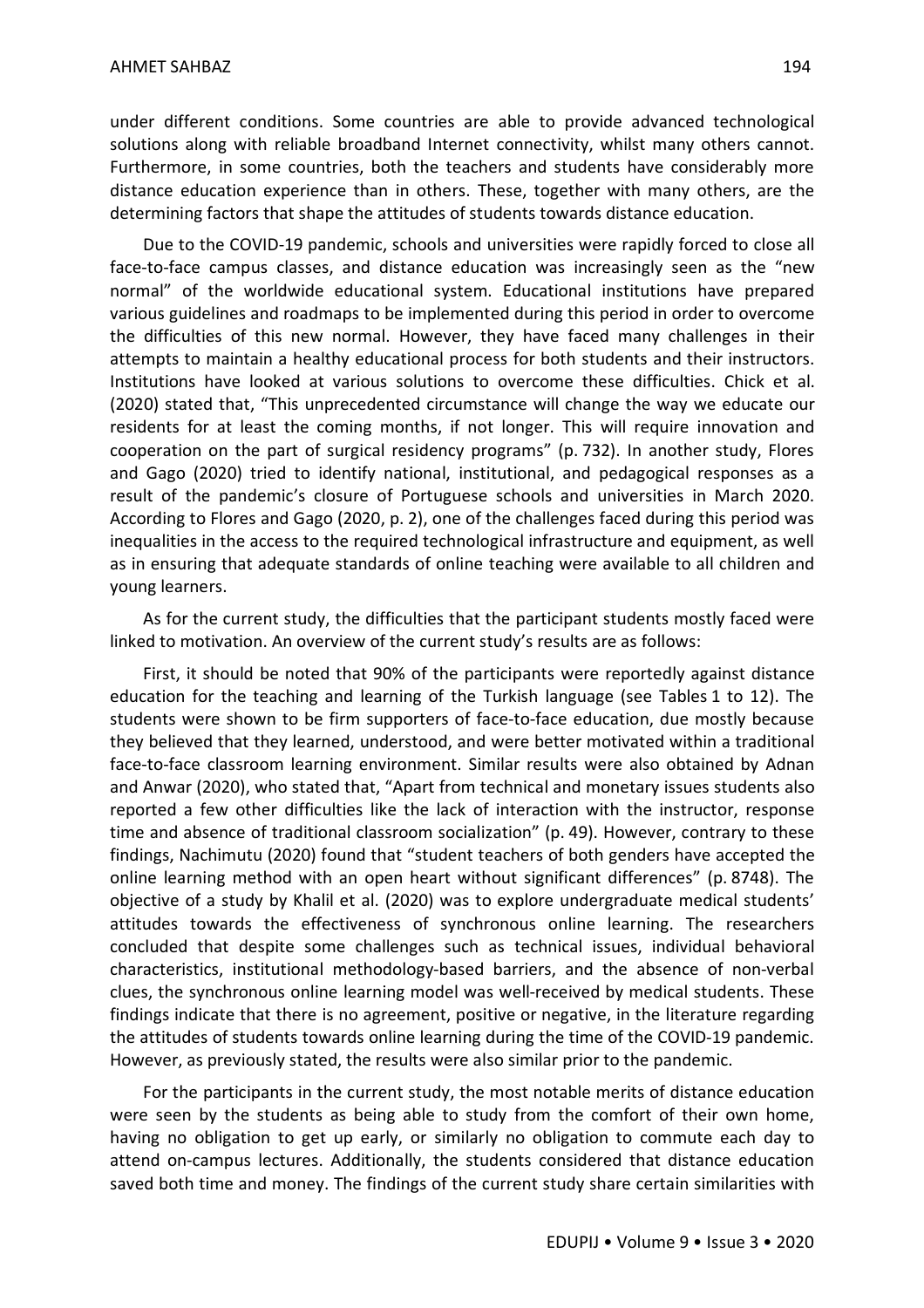those of Ekmekçi (2015) and Tuncer and Bahadır (2017). In their study, Tuncer and Bahadır (2017) revealed that "being able to study at home comfortably and having an opportunity to revise were seen as the most positive aspects of distance education by the participants" (p. 36). Ekmekçi (2015) conducted research with 72 freshmen (first-year) students in order to investigate their level of satisfaction and evaluation of distance English language courses. Ekmekçi (2015, p. 396) reported that students mostly enjoyed distance learning English language courses, since they believed that it afforded them a certain flexibility in terms of their time and location. Similarly, time and location flexibility were also seen as the most crucial factors in Durak and Ataizi's (2016, p. 98) study in terms of student preference towards distance education. Taking all these findings into account, it may be concluded that distance education offers students the opportunity to study from the comfort of their own home, and thereby some flexibility in terms of both time and place.

Having too many assignments; not being able to learn certain subjects due to lack of face-to-face interaction with their instructor; spending numerous hours sat in front of a computer; and having inadequate Internet connectivity were seen as the most prominent drawbacks of distance education. In his study, Ekmekçi (2015) obtained similar results in terms of assignments, with the least favorite elements of the course, according to the students, being the assignments and exams. It is, however, very common that students complain about the levels of homework they are set. Throughout a student's education, assignments and exams are perceived as their most aggravating of their responsibilities.

In a study by Hayward (2010), the effects of homework were examined in terms of student achievement. The study's findings reported that "giving homework does not result in greater student achievement, instead giving well-planned, purposeful, and engaging homework is more likely to affect student achievement in a positive way" (p. 63). It is considered true that homework is an integral part of education, but that the amount and aim of these assignments should serve the purpose of improved learning. To do otherwise may be considered as demotivating for students, not only in the distance education scenario, but also for face-to-face classroom education too.

In addition to the disadvantage of having too many assignments, having poor Internet connectivity is seen as another significant disadvantage of distance education. In the current study, most of the participants live in the towns and villages around Tuzla itself, and therefore in areas where the Internet infrastructure is known to be underdeveloped. For this reason, a faster and more reliable Internet connection is essential in order to deliver more efficient online classes. When the various studies carried out during the pandemic lockdown period were analyzed, one of the biggest challenges noted was that students faced considerable problems in terms of the technological infrastructure as well as the technological devices they required. Due to the financial circumstances, many students are unable to purchase the necessary devices or adequate Internet packages to receive online education. Therefore, prior to launching online education, countries must first resolve the technical and economic problems faced by its students.

To summarize, when face-to-face and distance education were compared in terms of their advantages and disadvantages, it can be concluded that the advantages of face-to-face education outweigh those of distance education in many aspects, as has been discussed here.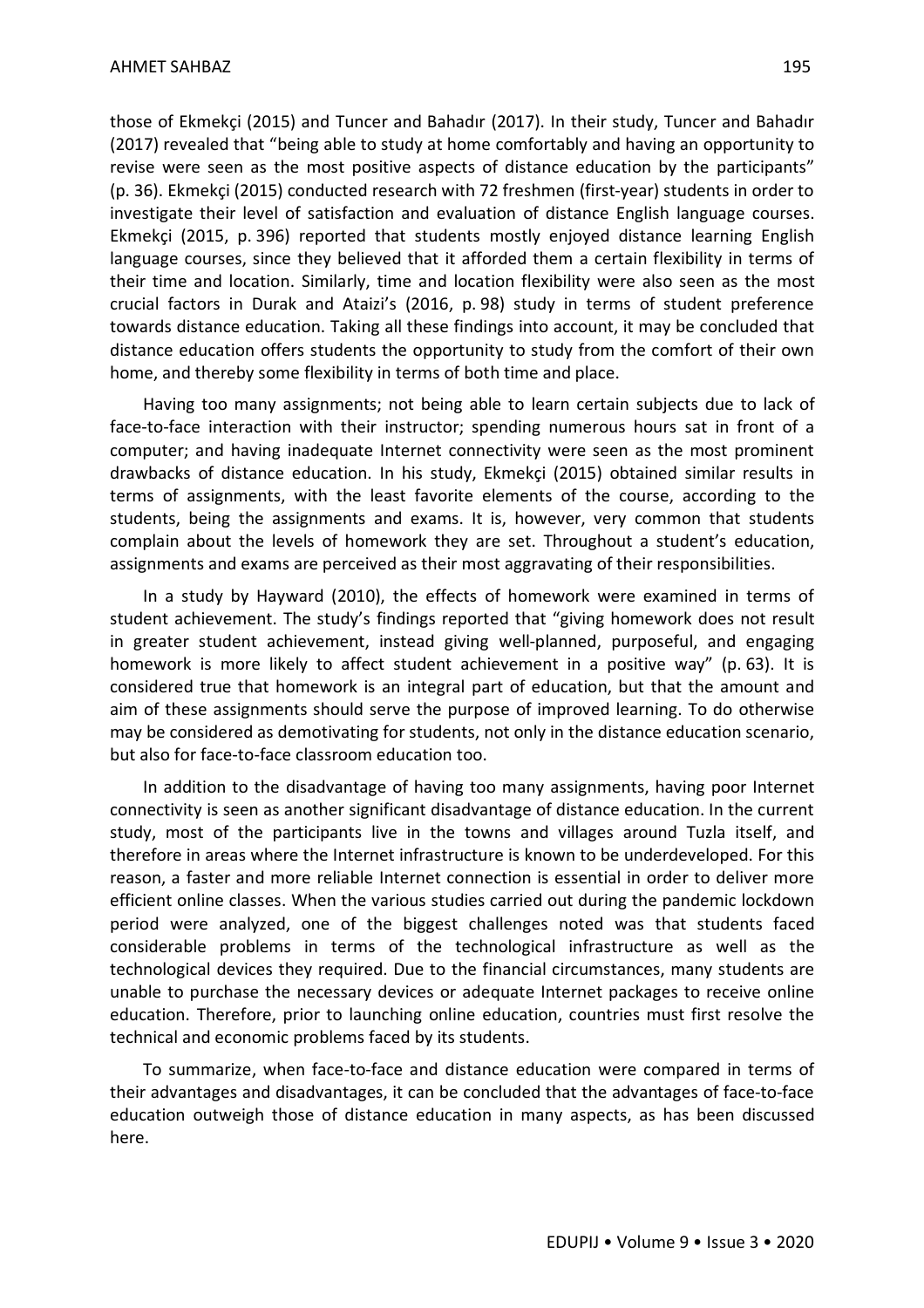In the current study, the students mostly considered Turkish language classes to be more effective with face-to-face classroom lectures, and repeatedly stated that they preferred face-to-face education because they believed that they learned more effectively through live interaction with their teachers. This conclusion is supported by the findings of Ziyadah (2012), in which one participant claimed that, "distance education is good but is not equal to traditional education because of the absence of communication between student and teacher" (p. 136). In a similar vein, the study of Flores and Gago (2020) mentioned the practicum of student teachers during the pandemic lockdown, stating that "the new reality of practicum did not compensate for the lack of a real context of practice" (p. 8). This result shows that when practical learning is necessary, online education can lag behind face-to-face education. It can be concluded from these findings, therefore, that practice and live interaction with teachers and classmates are both crucial issues in students' learning.

Even if there were distance education options offered to students of the Turcology department at Tuzla University, most of the students in the current study stated that they would not choose it out of preference. They stated that they were more motivated and learned better with face-to-face classroom education than via online classes. Likewise, the participants appeared unwilling to teach Turkish language classes online themselves, presuming they become Turkish teachers in the future, since they mostly believed that their students would not be able to learn the language well in the online environment. These results show that the current study's participants strongly believe in the power of face-toface interaction with their instructors in terms of both teaching and learning a foreign language. However, when it comes to considering the future of distance education in language tuition, half of the participants believed that face-to-face education would be replaced by distance education in the coming years.

Motivation and making language learning enjoyable for learners was seen as crucial factors in language learning and teaching. The current study's participants mostly found face-to-face education to be more motivating and more entertaining than distance education. They also believed that they could make language learning enjoyable only through face-to-face teaching if they later became teachers themselves.

### **Conclusion**

When the results of the current study are taken into consideration, it can easily be asserted that the participant students were predominantly against distance education. This opposition to distance learning could be caused by the unusual and stressful atmosphere of the pandemic period, with the suddenly imposed lockdown process having caused students undue levels of stress. If these online lessons had taken place within the normal flow of their academic life, the students' opposition may not have been as significant. Another reason for the students' opposition may have been caused by their being distance education novices. Both students and instructors were very much caught unawares by the sudden onset of the pandemic, and many institutions had neither sufficient or appropriate materials to hand. Finally, it should be stated that, prior to launching a distance education program, the personal, instructional, technological, pedagogical, and institutional readiness of all stakeholders should be ensured, which is deemed essential to any program's success.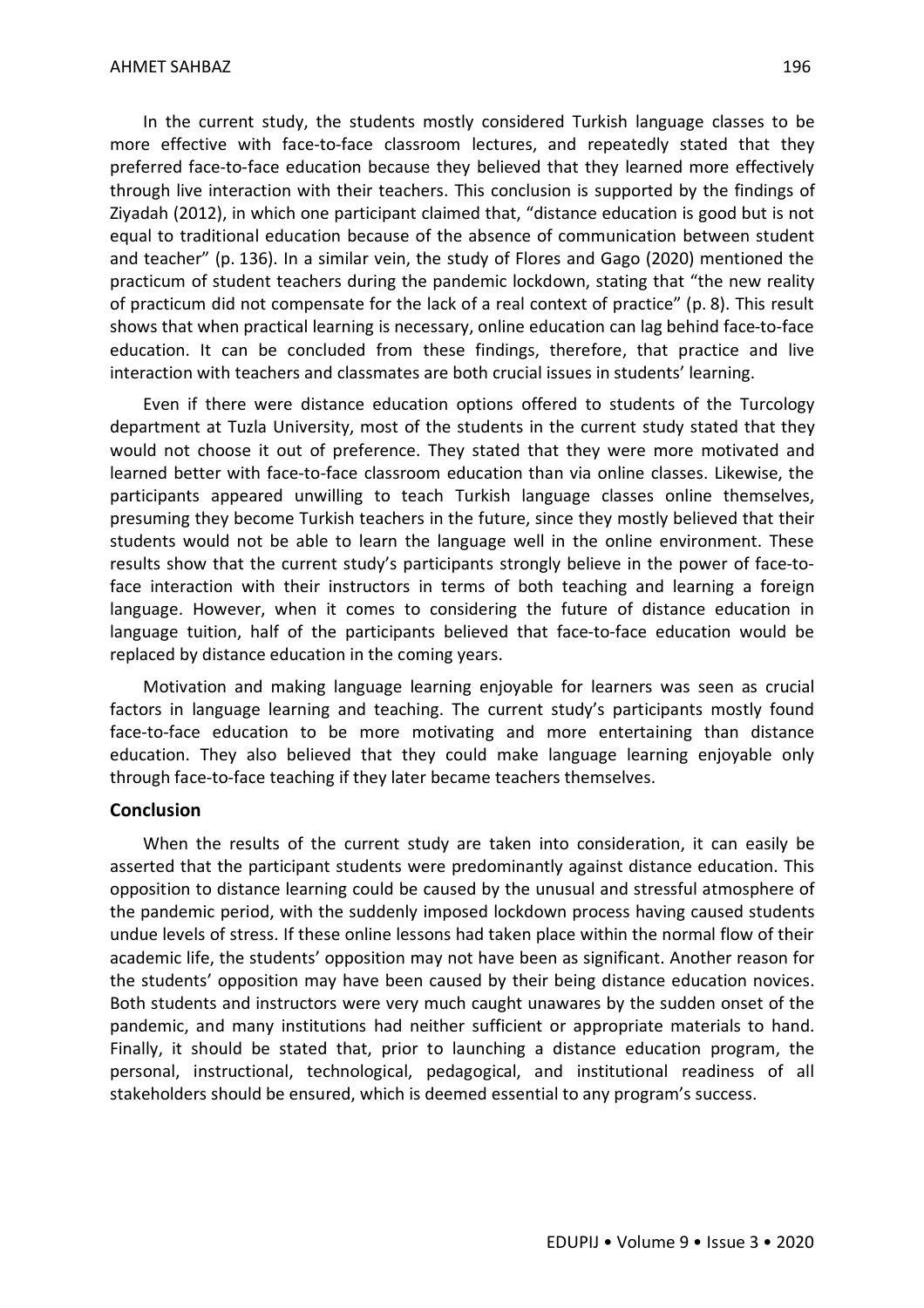### **Limitations of the Study**

This current study was conducted at the Turcology department of Tuzla University in Bosnia Herzegovina Federation during the COVID-19 lockdown period of early 2020. In total, 40 students from first to fourth grades voluntarily participated in the study. Due to the pandemic, it was not possible to conduct face-to-face interviews with the participants. The results indicate that nearly 90% of the students were against distance education. It would not be appropriate to generalize the obtained results to all Turcology students of Bosnia Herzegovina Federation, or in other countries or circumstances.

### **References**

- Adnan, M., & Anwar, K. (2020). Online learning amid the COVID-19 pandemic: Students' perspectives. *Journal of Pedagogical Sociology and Psychology, 2*(1), 45-51. http://www.doi.org/10.33902/JPSP.%202020261309
- Akimova, O., Bobyreva, N., Palutina, O., & Pomortseva, N. (2015). Distance Language Education. *Procedia- Social and Behavioral Sciences, 199*, 348-356. https://doi.org/10.1016/j.sbspro.2015.07.558
- Bozkurt, A., & Sharma., R. C. (2020). Emergency remote teaching in a time of global crisis due to CoronaVirus. *Asian Journal of Distance Education, 15*(1), 1-5. http://asianjde.org/ojs/index.php/AsianJDE/article/view/447
- Chick, R. C., Clifton, G. T., Peace, K. M., Propper, B. W., Hale, D. F., Alseidi, A. A., & Vreeland, T. J. (2020). Using Technology to Maintain the Education of Residents During the COVID-19 Pandemic. *Journal of Surgical Education, 77*(4), 729-732. https://doi.org/10.1016/j.jsurg.2020.03.018
- Durak, G., & Ataizi, M. (2016). Learner Views about a Distance Education Course. *Contemporary Educational Technology, 7*(1), 85-105. https://doi.org/10.30935/cedtech/6164
- Ekmekçi, E. (2015). Distance-Education in Foreign Language Teaching: Evaluations from the Perspectives of Freshman Students. *Procedia- Social and Behavioral Science, 176*, 390-397. https://doi.org/10.1016/j.sbspro.2015.01.487
- Flores, M. A., & Gago, M. (2020). Teacher education in times of COVID-19 pandemic in Portugal: national, institutional and pedagogical responses. *Journal of Education for*  **Teaching** (advanced online publication). https://doi.org/10.1080/02607476.2020.1799709
- Glover, L., & Lewis, V. E. (2012). Student Preference Online Versus Traditional Courses. *The Global e-Learning Journal, 1*(3), 1-28. https://globalelearningjournal.files.wordpress.com/2012/08/glover-and-lewisstudent-preference-online-versus-traditional-courses-1.pdf
- Gündüz, A. Y. (2013). *Öğretmen Adaylarının Uzaktan Eğitim Algısı* [*Preservice teachers' perception of distance education*] [Unpublished Master's thesis]. Sakarya University, Turkey.
- Gündüz, A. Y., & İşman, A. (2018). Pre-Service Teachers' Perception of Distance Education. *TOJET: The Turkish Online Journal of Educational Technology, 17*(1), 125-129. http://www.tojet.net/articles/v17i1/17112.pdf
- Hayward, J. M. (2010). *The Effects of Homework on Student Achievement.* [Master's thesis, Brockport State University of New York]. https://digitalcommons.brockport.edu/ehd\_theses/120/